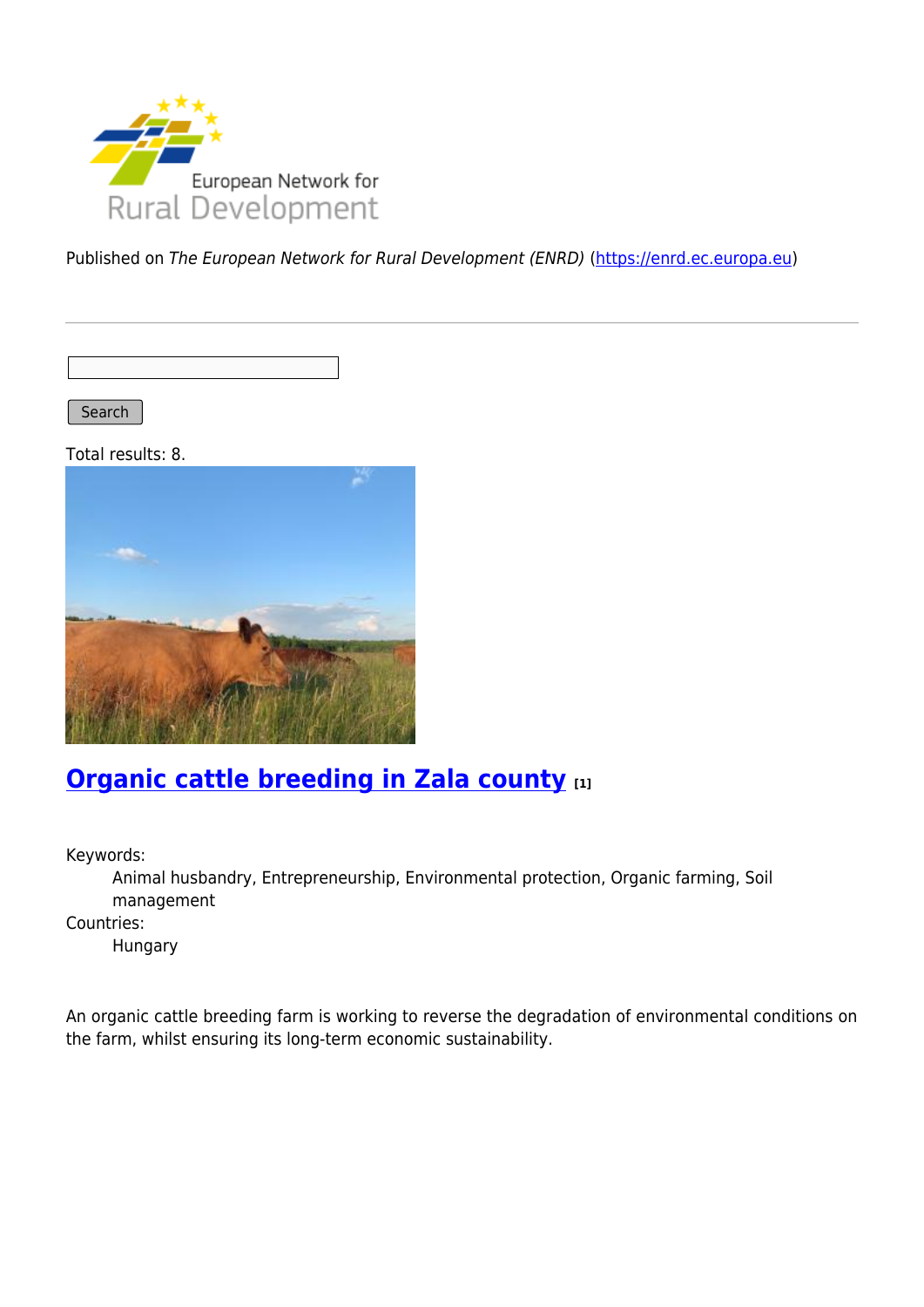

# **[The Eternal Forest target programme in the Zemplén](https://enrd.ec.europa.eu/projects-practice/eternal-forest-target-programme-zemplen-mountains_en) [Mountains](https://enrd.ec.europa.eu/projects-practice/eternal-forest-target-programme-zemplen-mountains_en) [2]**

Keywords:

Environmental sustainability, Forestry, Mountain area, Sustainability Countries:

Hungary

Introducing a new forest management method that ensures the rapid and natural rejuvenation of harvested forests.



## **[Establishing poplar tree plantations for industrial use in](https://enrd.ec.europa.eu/projects-practice/establishing-poplar-tree-plantations-industrial-use-hungary_en) [Hungary](https://enrd.ec.europa.eu/projects-practice/establishing-poplar-tree-plantations-industrial-use-hungary_en) [3]**

Keywords:

Climate change adaptation, Entrepreneurship, Forestry, Innovation, Renewable energy Countries:

Hungary

Using Rural Development Programme (RDP) support to set up modern poplar plantations in response to the increasing demand from industry for high quality raw materials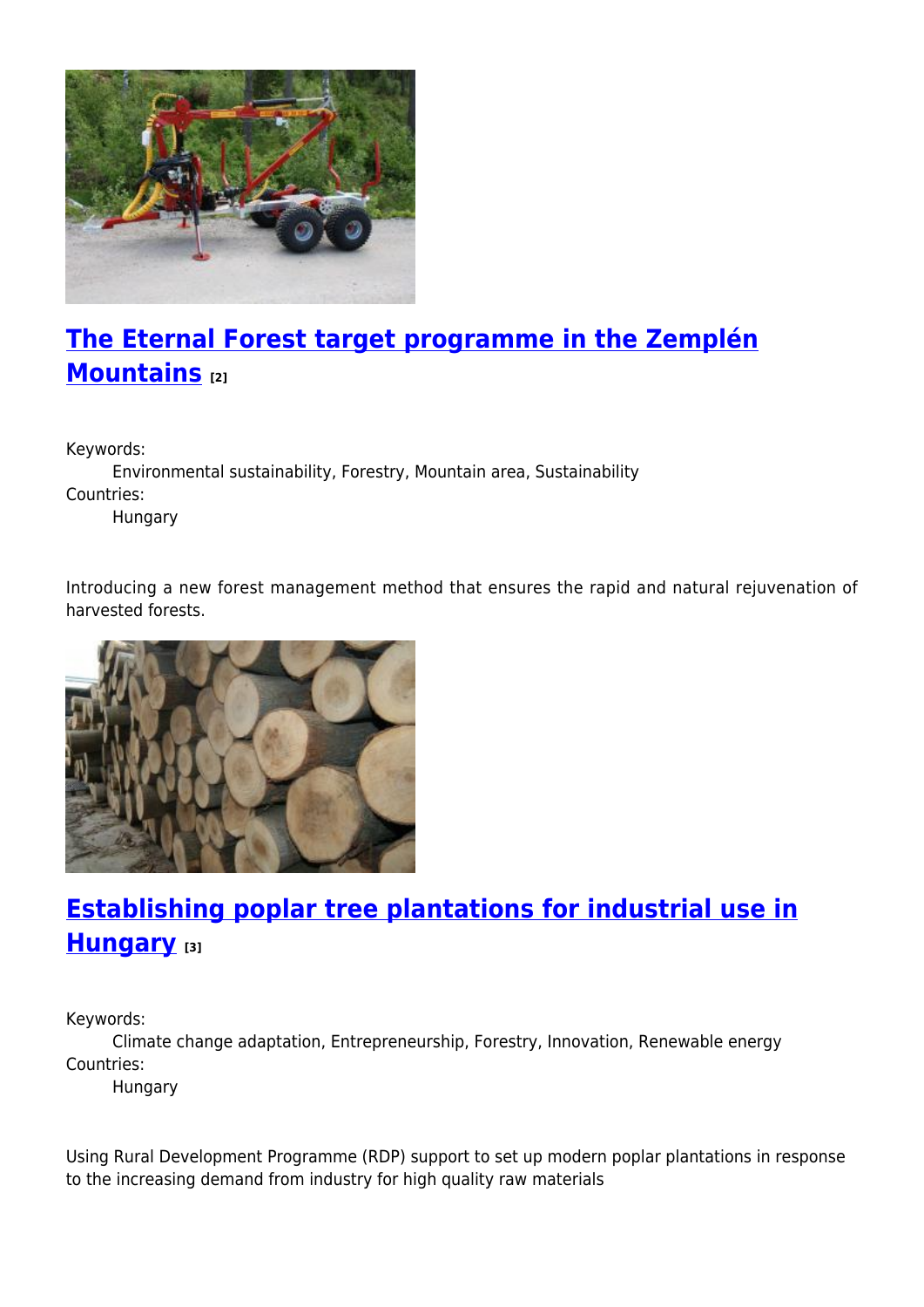

## **[Afforestation of agricultural land in Poland](https://enrd.ec.europa.eu/projects-practice/afforestation-agricultural-land-poland_en) [4]**

Keywords: Climate change adaptation, Forestry Countries: Poland

An example of how afforestation allows for the development and maintenance of farm lands where crop cultivation is almost impossible.



## **[Kowalski Farm - Agri-environment-climate support for](https://enrd.ec.europa.eu/projects-practice/kowalski-farm-agri-environment-climate-support-sustainable-agriculture_en) [sustainable agriculture](https://enrd.ec.europa.eu/projects-practice/kowalski-farm-agri-environment-climate-support-sustainable-agriculture_en) [5]**

Keywords:

Agriculture, Competitiveness, Environmental protection, Environmental sustainability, Rural Inspiration Awards: nominees, Sustainability

Countries:

Poland

Using RDP support to implement a sustainable model of agriculture that combines the production of high quality products and environmental protection. Winning initiative of the 2019 Rural Inspiration Awards in the 'Environment & Climate Action' category.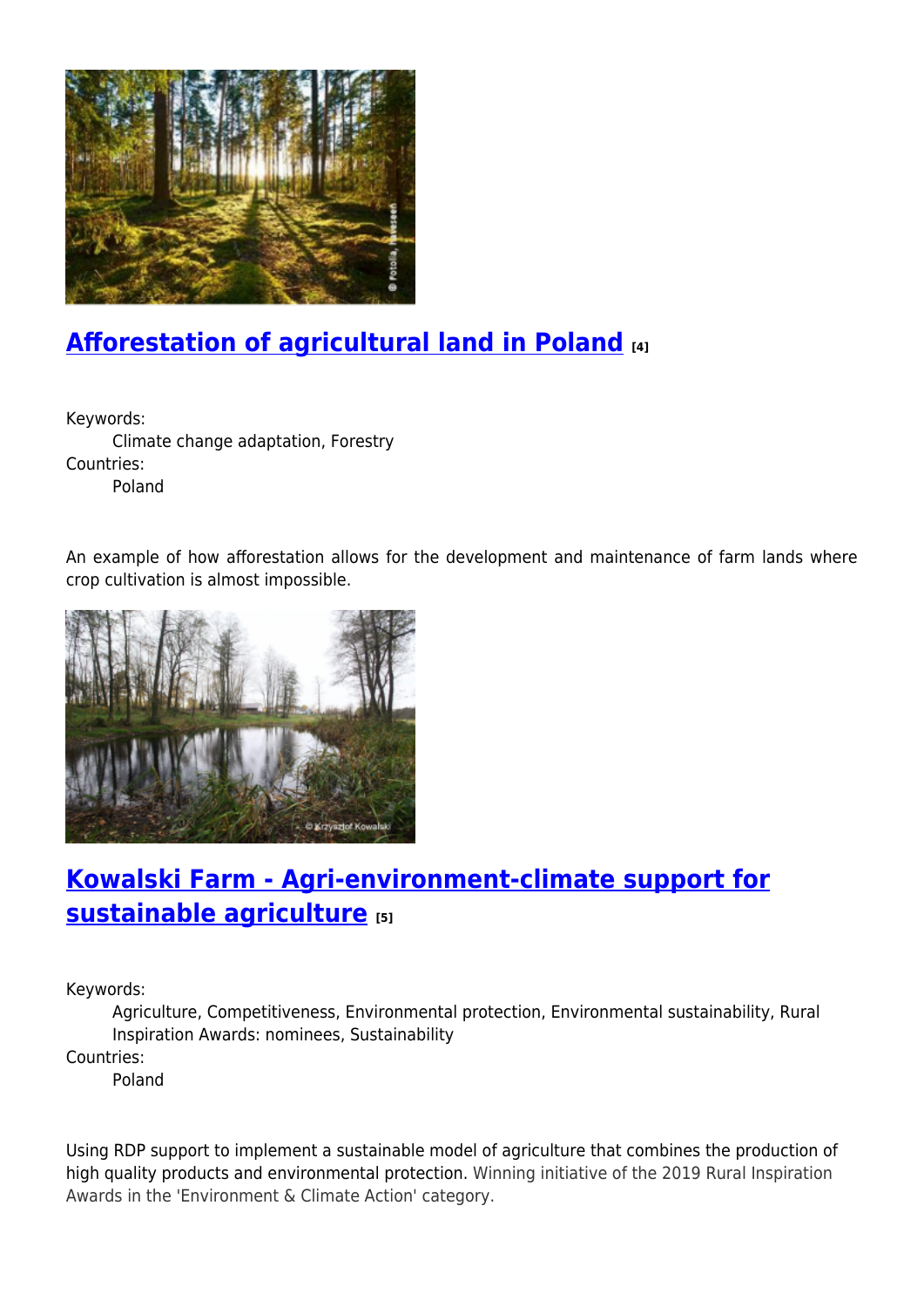

## **[Exploring low carbon emission solutions in agriculture](https://enrd.ec.europa.eu/projects-practice/exploring-low-carbon-emission-solutions-agriculture_en) [6]**

Keywords:

Agriculture, Animal husbandry, Climate change adaptation, Cooperation, GHG & ammonia emissions

Countries:

Poland

Bringing together public authorities, research institutes and farmers to explore low carbon emission production models in agriculture.



## **[Reconstruction of a forest road for effective protection from](https://enrd.ec.europa.eu/projects-practice/reconstruction-forest-road-effective-protection-forest-fires_en) [forest fires](https://enrd.ec.europa.eu/projects-practice/reconstruction-forest-road-effective-protection-forest-fires_en) [7]**

Keywords: Environmental protection, Forestry Countries: Slovakia

Support from the Slovakian rural development programme financed the reconstruction of a forest road as to improve access for fire protection vehicles.